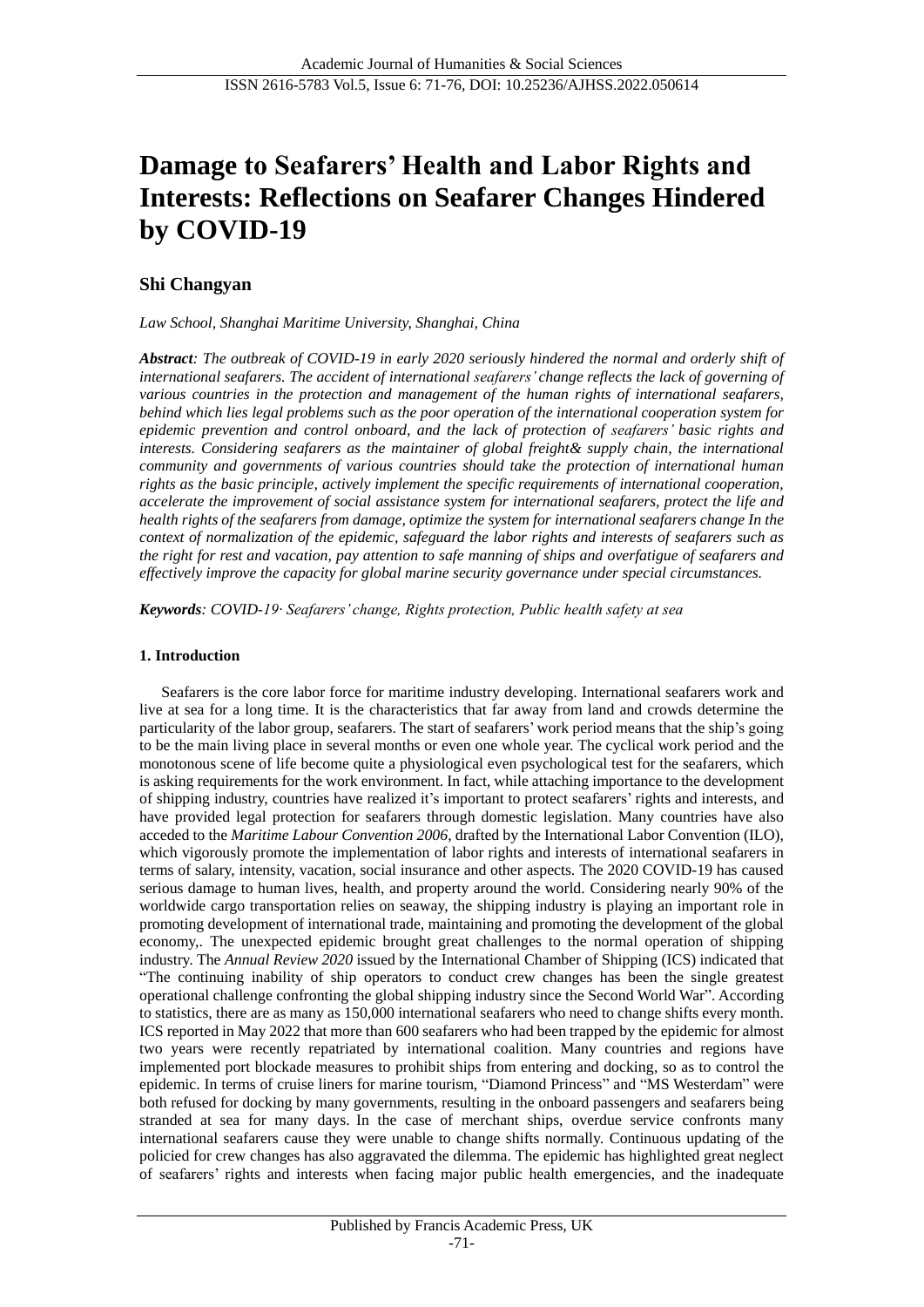## implementation of protection for seafarers'rights and interests, such as their rights of life and health and welfare etc., which has caused serious damages to the crew's physical and mental health, and revealed worldwide serious lack of humanism further intensifying the crisis of the development for crew. According to the *Seafarer Workforce Report 2021* issued by The Baltic and International Maritime Council (BIMCO) and ICS, for now, the total shortage of seafarers in the global merchant fleet has reached 26,000. The report predicts that if there isn't going to be any improvement, the global merchant fleet will face a vacancy of 89,510 in 2026.

## **2. Reflection on the reasons why the international seafarers' changes is hindered**

During the epidemic, the normal seafarers change is premised on orderly prevention and control of the epidemic onboard. The living space onboard is relatively small, which is easy for the virus spread rapidly, and it is difficult for onshore medical resources to quickly deal with the epidemic onboard, which has raised the difficulty in preventing and controling epidemic onboard. More importantly, the maintenance of public health security by governments of various countries and the risk of imported epidemics are a pair of contradictions in reality. The essence of public health security is the implementation of public policies in the public health field, so as to protect the rights and interests of public health, which determines that the government should undertake the main responsibility in maintaining national public health security. At the outbreak of COVID-19, in order to control the risk of the epidemic being imported through commercial ports, countries tend to control the docking of ocean ships strictly, which make the ships couldn't berth so that the seafarers change being hindered. It is just due to such conflict, it was difficult for countries, under the circumstance of maintaining public health security, to take special measures for the epidemic without going against some personal interests.

The international seafarers change event during the COVID-19 has directly leaded to the long-latent problems of seafarers' rights protection. To see through the appearance to perceive the essence, the underlying reason why seafarers change hindered lies in the balance between the values of sovereignty and human rights in public health and safety at sea, the collective interests of seafarers are largely ignored in maintaining public health safety at sea. The seafarers live and work onboard and away from other working communities on land, so that the lower social familiarity confronts seafarers and the protection of "humanistic care" for seafarers is not in place. Parties to international conventions on the protection of human rights, to a certain extent, are sacrificing the human rights of foreign citizens for their own public security interests, and fail to actively perform their obligations as parties to the conventions.

Articles 91 and 94 of *United Nations Convention on the Law of the Sea* respectively stipulates the nationality of ships and the obligations of the flag state, while the obligations of coastal states are clarified in Articles 24, 25 and 98 of the Convention. Articles 25 and 43 of *the International Health Regulations (2005)* specify that the coastal state should accept ships to call at the entry port, and the exceptions under certain conditions. In short, regardless of the sea area where the ship is located, the flag state has jurisdiction over the ship. The flag state has strict obligations on management and response to the ship during this epidemic, and should try its best to protect the lives and health of people at sea. In principle, the coastal state does not have the compulsory obligation to receive foreign ships to dock, but based on the fact that it is relatively close to the accident site and the humanitarian principle, the coastal state should consult and cooperate with the flag state and neighboring countries to ensure that the ships affected by the public health security could berth successfully. However, according to Article 43 of *the International Health Regulations (2005)*, the current coastal states have taken additional measures under the public health emergency of international concern beyond what they should have done, which has stimulated the conflict between the principle of national sovereignty and the principle of international human rights protection. The operation system of preventing and controlling risk on epidemic onboard highlights that under the fragmented international rules system from the perspective of international law, the joint efforts of all countries are insufficient, the willingness to perform the contract is deficient, and the realistic and complex international situation makes it difficult to implement the legal principles of human rights protection such as international labor protection, it is difficult to implement punitive remedies against responsible subjects under international law.

#### **3. The seafarer's right of life and health are seriously damaged by hindered seafarers change**

The Idea of human rights is spreading rapidly and has got widely used around the world, and more and more attention are attracted to human rights theory and related issues. The right of life originates from the theory of human rights, and it can be said that "the right of life is a basic right of human rights".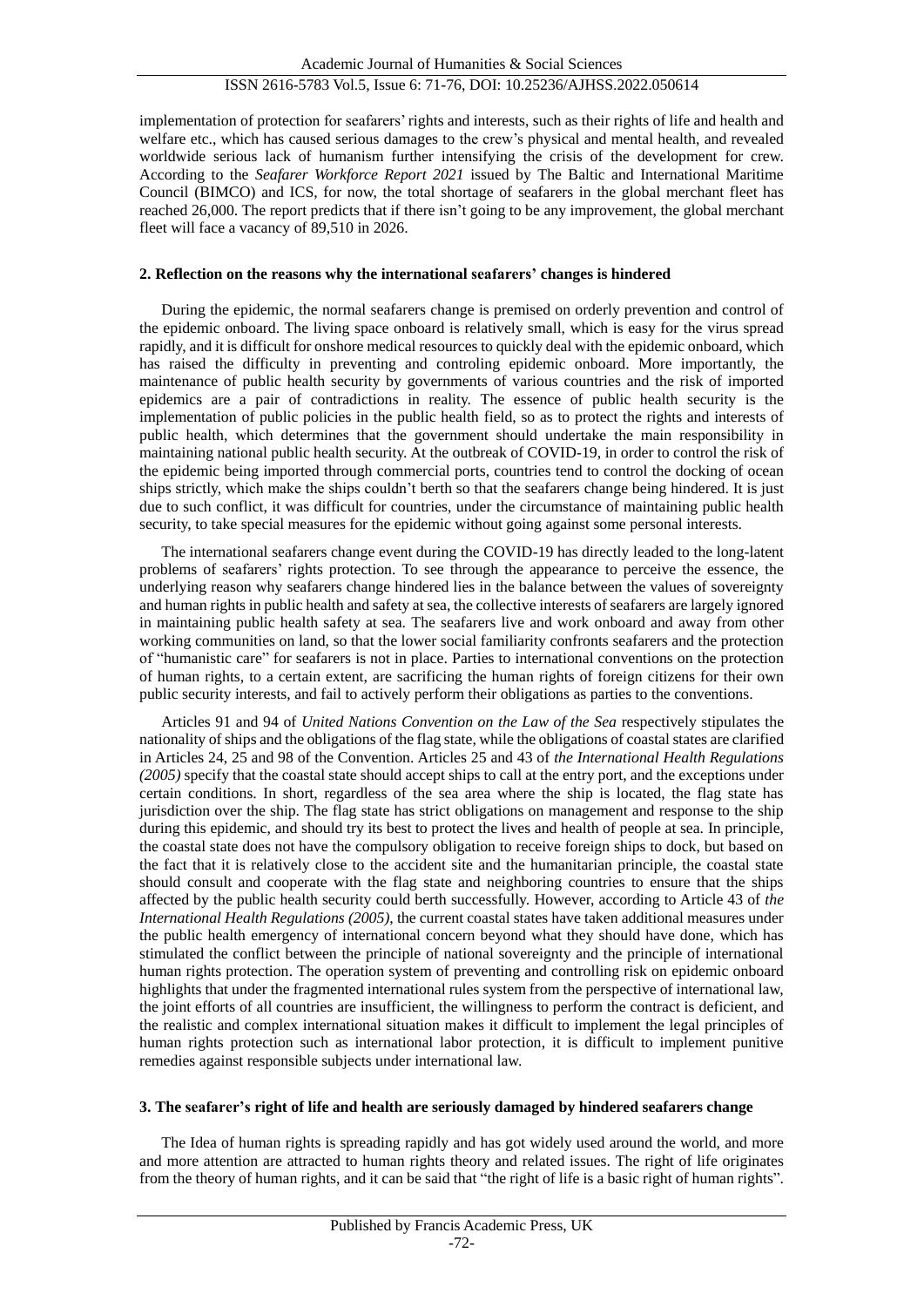*The International Covenant on Civil and Political Rights* grants citizens equal rights and fully guarantees the safety of citizens' lives. *The International Covenant on Economic, Social and Cultural Rights*  guarantees everyone the right of physical and mental health, as well as the right of medical care. In terms of international law of the sea, *the United Nations Convention on the Law of the Sea* clarifies the obligations of flag states and coastal states to rescue life at sea under different circumstances. A series of international conventions, such as the SOLAS Convention, which was facilitated by the International Maritime Organization (IMO) as a platform, also provide legal protection for the safety of personnel at sea. In domestic law, article 1002 of the *Civil Code of the People's Republic of China* specifies the two basic contents of the right of life, including the right to maintain safety and dignity of life. During the COVID-19 epidemic, international seafarers were incapable of changing the environment while they knew that the environment they were in was a threat to their life safety, which indicated that the protection of seafarers'right of life and health was flawed in the event of an emergency public health event. Due to the limited medical conditions and medical skills of the ship, it is difficult to treat the injured and sick seafarers. Meanwhile, considering the risk of imported epidemics and strict control of commercial ports, countries refuse foreign seafarers to come ashore. Coastal states have failed to provide adequate medical services to ensure seafarers getting timely disembarkation for treatment.

#### **4. The protection of international seafarers' labor rights of was not in position**

International seafarers' overdue service violates their rights of change and repatriation. Rule 2.1 of *The Maritime Labour Convention 2006* provides that member states are required to adopt laws and regulations to ensure that in all cases seafarers' employment agreements should specify the period of termination of the agreement and other conditions; Rule 2.4 gives seafarers the right of adequate rest and vacation. *The Maritime Labour Convention 2006* does not set specific limit but ILO responded in C2.4.c of the 2015 edition of *the Maritime Labour Convention, 2006* Frequently Asked Questions ("FAQ"): "Paid annual vacation should be a normal continuous vacation for every year. The maximum period of service for a seafarers should be 11 months. Ultimately, whether the seafarers have right to waive the vacation or request non-repatriation shall be adjusted by the domestic laws of each member state." According to Article 26 of the *Regulations of the People's Republic of China on Seafarers* (Revised in 2020): "In addition to the national holidays, the seafarers should be also entitled to have an annual leave of not less than 5 days for every 2 months of work onboard." Therefore, the maximum period of seafarers' service on board should be 11 months. In order to meet the requirements of port state control (PSC) during the COVID-19, some countries and regions have made rule adjustments, including the seafarers' voluntariness to extend the contract, PSC's exemption from responsibility for compliance with the Convention, etc., but it cannot fundamentally protect the seafarers' right of change. In July 2020, more than 102 countries were surveyed, of which 45 countries allow international seafarers change, while 57 countries still prohibit it. It is extremely difficult for countries to implement international legal rules on seafarers' change, and the issue of the protection of seafarers' rights and interests about changes still has long held back about global ocean governance.

The right of repatriation is a basic right of seafarers and an important legal interest related to the labor protection of seafarers. Regulation 2.5 of *the Maritime Labour Convention, 2006* provides that seafarers have the right to be repatriated at no cost in specific circumstances and conditions, member states are required to seek financial guarantees from ships flying their flags to ensure seafarers repatriation. Affected by the downturn of the world shipping market in the past decade, it happened occasionally that seafarers got abandoned by ship owners, maliciously back paid, and unfair treatment in many countries and regions. To address the problem of seafarers' abandonment, the Joint Seafarers Abandonment Database was created by IMO and ILO in 2004, up to October 9, 2020, the database has tracked information about 424 cases relating to seafarers' abandonment, involving 5,635 international seafarers. Due to the epidemic, many countries have implemented travel restrictions, international flights have been suspended, and international seafarers' repatriation channels have been cut off. Despite repeated prohibitions, shipowners would abandon seafarers cause they cannot afford the high cost of repatriation. Seafarers' right of repatriation has been ignored in the fight against epidemic.

The crisis of seafarers change revealed the actual situation of seafarers' pressure due to long-period fatigue work, which raised the discussion on insufficient ship manning. On the one hand, hindrance of seafarers change caused fatigue work, threating to the safety of ships and personnel. Under normal conditions, the responsibilities of each seafarer on the ship are clearly divided. In order to ensure the safety of navigation and the performance of the freight contract as scheduled, the seafarers need to be on standby 24 hours per day and work under high load for a long time. During the epidemic, the daily and extra work onboard (such as epidemic prevention work) has caused great pressure, fatigue, and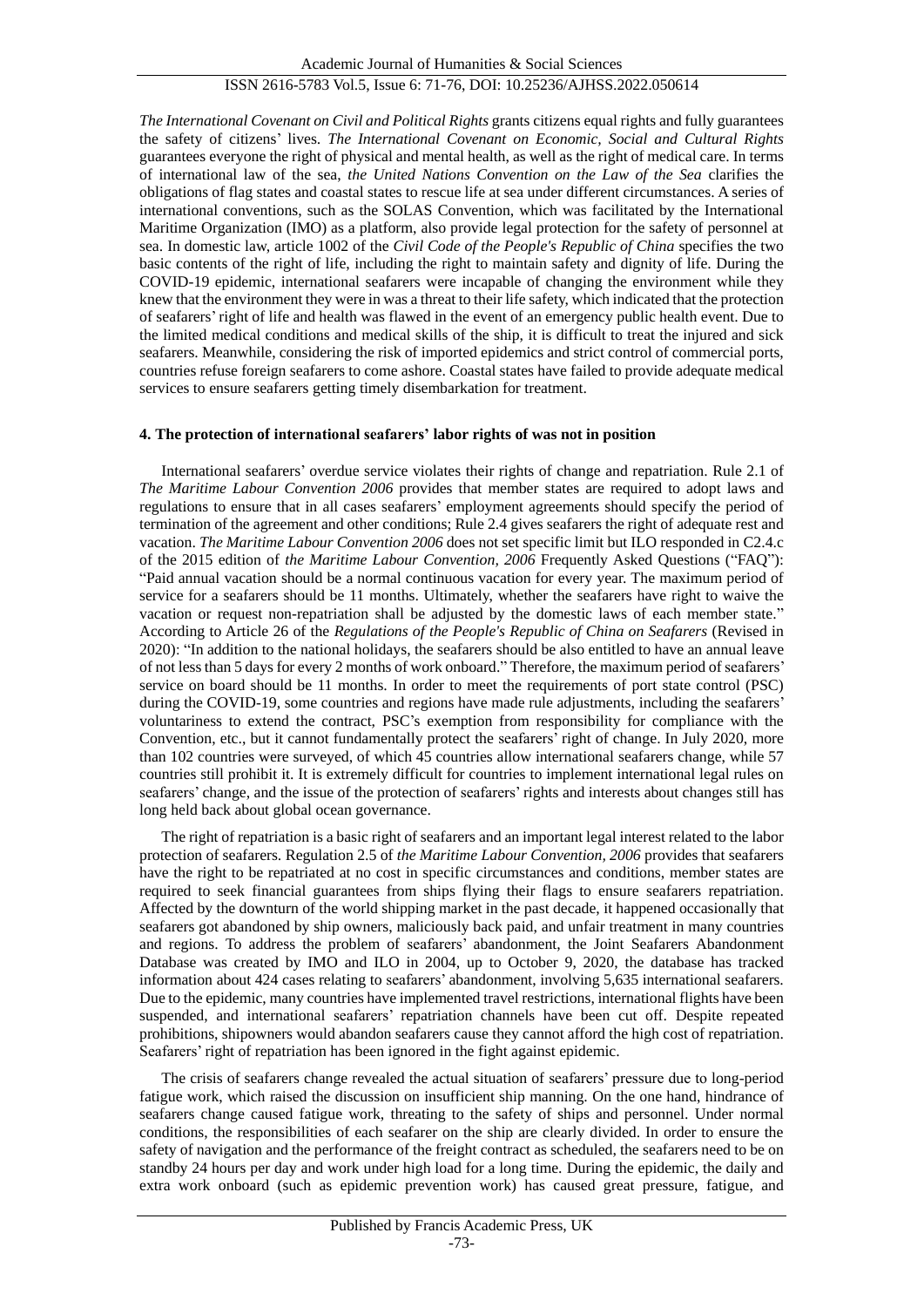exhaustion to the seafarers. They have to face the intense pressure from work, and suffer the physical and psychological pressure caused from the living environment at sea. Such conditions not only damage seafarers' psychological and physical health, infringing their health rights and interests, but also raise the risk of navigation safety. On the other hand, seafarers fatigue work has existed for a long time in practice, and the underlying cause is insufficient ship manning. The fatigue work conditions not only infringe seafarers't reasonable right of rest, but also blow the vision of decent work with human rights concerns in the International Maritime Labor Convention. According to a research report *A Culture of Adjustment* issued by World Maritime University (WMU), it has become "normal" for seafarers to work overtime on board. In order not to violate relating international conventions and domestic laws and regulations, the seafarers' work records have been manipulated, actual working hours far exceeded recorded hours. toDue to the normalized of the epidemic, in order to ensure that the seafarers' working hours, intensity and fatigue levels are in a reasonable context, it is worth to consider how to timely adjust the seafarers manning to balance the workload of seafarers, preventing seafarers from being over-fatigued, and to protect their health rights and interests under the combination of ship daily operation and anti-epidemic operation.

#### **5. Responses**

The long-term development of shipping industry undoubtedly depends on the labor input of excellent seafarers. A good work environment should not only meet the workers' need of living and job, but also give workers professional self-identity. The voluntary love and self-identity for occupation play a crucial role in the development of an industry, such as the shipping industry. Taking China as an example, according to *the 2020 China Seafarers Development Report*, for now, there are more than 1.716 million registered seafarers, making it a veritable seafarer's country. Actually the registered number cannot be equal to the actual number of employees. Considering the two aspects of long-term service onboard and holding qualification certificates, only half of the registered seafarers are engaged in seafarers'work. The development of the young seafarer's team is not ideal, and there is a sign of brain drain. The third officer of the deck department and the third engineer of the engine department are usually made up of young seafarers, averagely aging 29. Taking the third officer as an example, up to the end of 2019, the number of certified third officers fell 18% year-on-year, and the number of active people dropped 20.7% yearon-year. In terms of marine education and training, the proportion of graduates who are going to serve onboard has also decreased year by year, currently hovering around 30%.

The shipping industry tends to be little attractive for young professionals, resulting from the mismatch between the work environment of seafarers and the improving living conditions. The normal change and repatriation is one of many criteria to consider the work environment. The seafarers' overdue service and high-intensity workload have existed for long, the crisis of safe navigation is also increasingly emerging, which just intensified by the outbreak of the epidemic, successfully catching eyes worldwide. Therefore, from a long-term perspective, solving the problem of seafarers change in the event of major public health emergencies is not only to enhence the protection of seafarers' rights and interests such as working hours and welfares, but also to attach great importance to the development of the seafarers crew, strengthenin self-identity for shipping industry, and effectively and fairly maintain the healthy development of industry.

#### *5.1 Improve the social assistance system for international seafarers*

In view of insufficient work on protection of international seafarers'life and health rights and interests during the COVID-19, governments of all countries shall adhere to the concept of international cooperation and improve the social assistance system for international seafarers. In line with the development trend of global governance, Chinese President Xi Jinping put forward the concept of "A Maritime community with a Shared Future" and the proposal of "A global community of Health for All", both of which have rich connotations of shared destiny, health and equality, openness and inclusiveness, and put forward specific requirements for the implementation of the principles of international cooperation. The abovementioned concept and proposal the guiding ideology for studying the difficulty of international seafarers change under major maritime public health events, it is of great significance to optimize the environment for domestic and foreign seafarers to perform their duties, to fairly maintain the healthy and sustainable development of shipping industry, and to effectively promote China's "Marine Power" and other marine strategies.

China should make use of its good reputation in the international community and its status as a major country for seafarers to call on other countries to work together to improve the social assistance system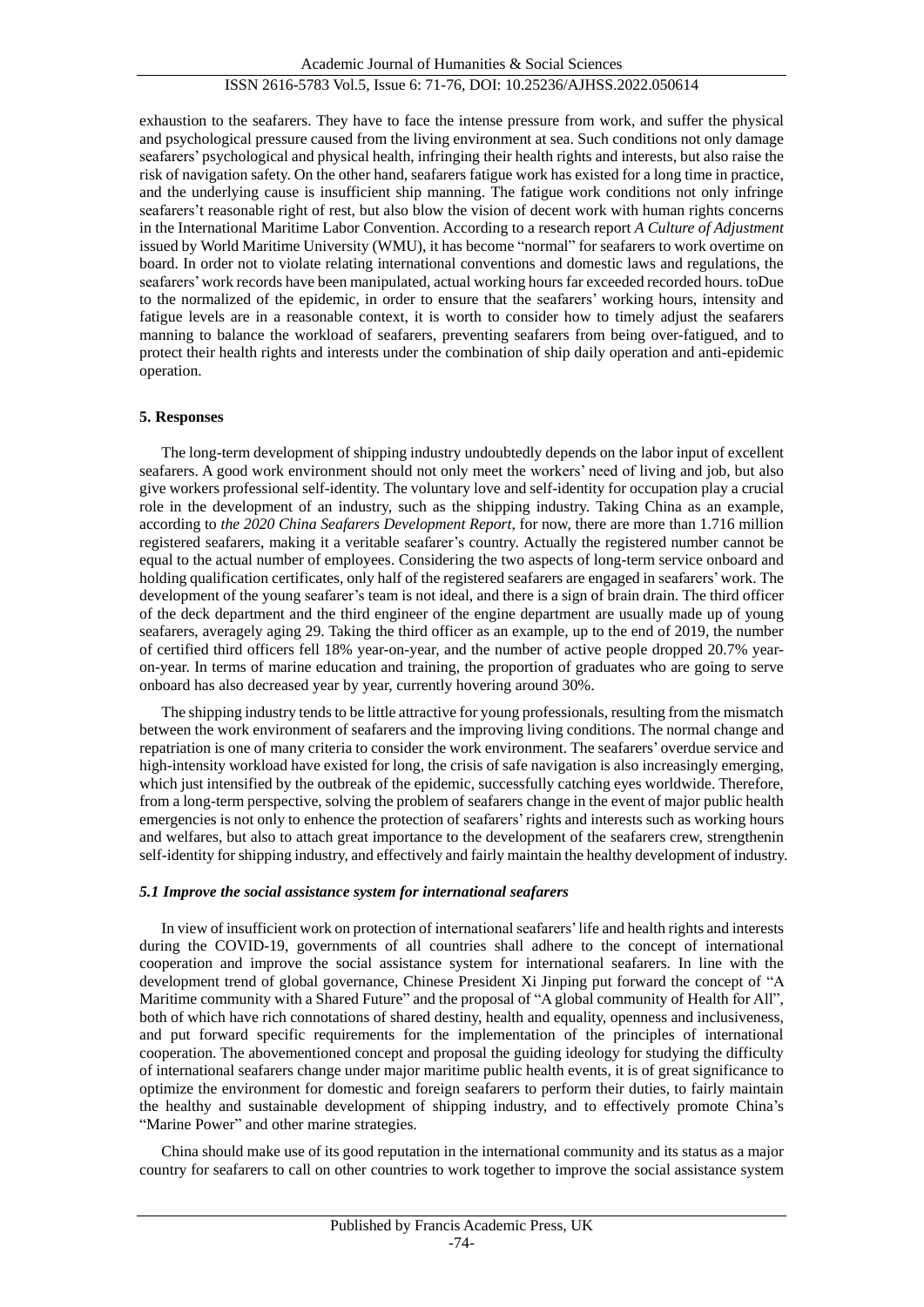for international seafarers, to perform obligation and legal responsibilities as a state party to protect seafarers' rights and interests. The content of regulation 4.1 of *the Maritime Labor Convention, 2006* should be incorporated into the domestic laws of States parties to the Convention, and the state parties should accelerate the construction of onshore medical care centers for seafarers in legislation way. At the same time, state parties should implement the risk management system of the social security for seafarers, provide necessary economic support to the subject that provide social security for seafarers (labor and social security departments, maritime departments, seafarers unions, etc.). actively offers courses or lectures on improving the emergency response capability of seafarers in public health incidents in conjunction with ports, customs, and health departments to supports the improvement of other social security system for seafarers, such as counting repatriation expenses into commercial insurance or social insurance coverage. Whether the social assistance system for international seafarers would finally implemented or not depends on the willingness to cooperate and the degree of implementation between countries, and international organizations. Countries should focus on breaking through the barriers to port operations in various countries under the maritime public health event, strengthen the construction of a joint platform for port health and epidemic prevention, and organize relevant domestic administrative forces to ensure the operation of the rescue and medical mechanism for injured and sick seafarers.

#### *5.2 Strictly implement ship manning and working hours requirements*

Affected by the COVID-19, seafarers who need to take leave and those who are about to board the ship cannot be handed over. At the same time, it has to meet the minimum manning requirements of the ship. The seafarers onboard who cannot change can only choose to continue to work. "Difficulty in seafarers change" and ship manning are a pair of symbiotic reality contradictions under the COVID-19 context. Therefore, strict ship manning requirements and reasonable on-board serving hours should be highly valued.

Under a major public health emergency context, it is feasible to reasonably extend the seafarers' working hours onboard according to the actual period. It is necessary to comprehensively consider and judge each seafarer's physical condition, mental condition, ship transportation cycle, and port call time. The most important thing is to follow the seafarers' own will, extend the seafarers' service period in a timely manner, and make up for the corresponding allowances and welfare guarantees. Fundamentally, reasonably extend the seafarers' working period shall be a temporary measure to deal with emergencies, and it is not enough to effectively prevent the occurrence of ship safety accidents. Improve the ship's manning requirements from the source, and at the same time reasonably allocate the seafarers' working hours onboard in accordance with the labor convention, and avoid fatigue driving the ship to improve the safe driving ability of the ship. First, the flag state is required to establish mandatory laws and regulations on ship manning and working hours. Shipping companies are responsible for refining the specific implementation path to ensure that the number and quality of ship manning meet ship safety requirements. At the same time, in order to avoid fatigue work, it is suggested that shipping companies and seafarers' unions join hands with port staff to build an activity center for international seafarer to improve the port's seafarer service level. In addition, in the event of a major public health emergency, the Chinese government should optimize the entry and exit management policies for international seafarers, grant the seafarers the status of "key worker", and implement appropriate travel restrictions exemptions for the entry and exit links of international seafarers to avoid hinderance to international seafarers' changes, to ensure that the legitimate rights and interests of the seafarers were effectively guaranteed.

#### **6. Conclusion**

The continued raging of COVID-19 has triggered a severe crisis of seafarers change around the world, exposing the flaws and deficiencies of the international community and countries in responding to major public health emergencies in marine safety and human rights protection. The legal system related to the maintenance of marine health and safety built by the international community appears "vulnerable" when facing actual epidemic, and the international cooperation system for epidemic prevention and control at sea is not effectively operated. The long-latent problem on the protection of seafarers'rights and interests has been intensified during the epidemic, and seafarers' rights of life and health and labor rights have been damaged. In order to safeguard the common interests of the world, we should adhere to the concept of a healthy community with a shared future, alleviate the conflict between maritime sovereignty and human rights with values such as fairness, freedom, democracy, and justice, and deepen the implementation of the international maritime cooperation system, improving the social assistance system